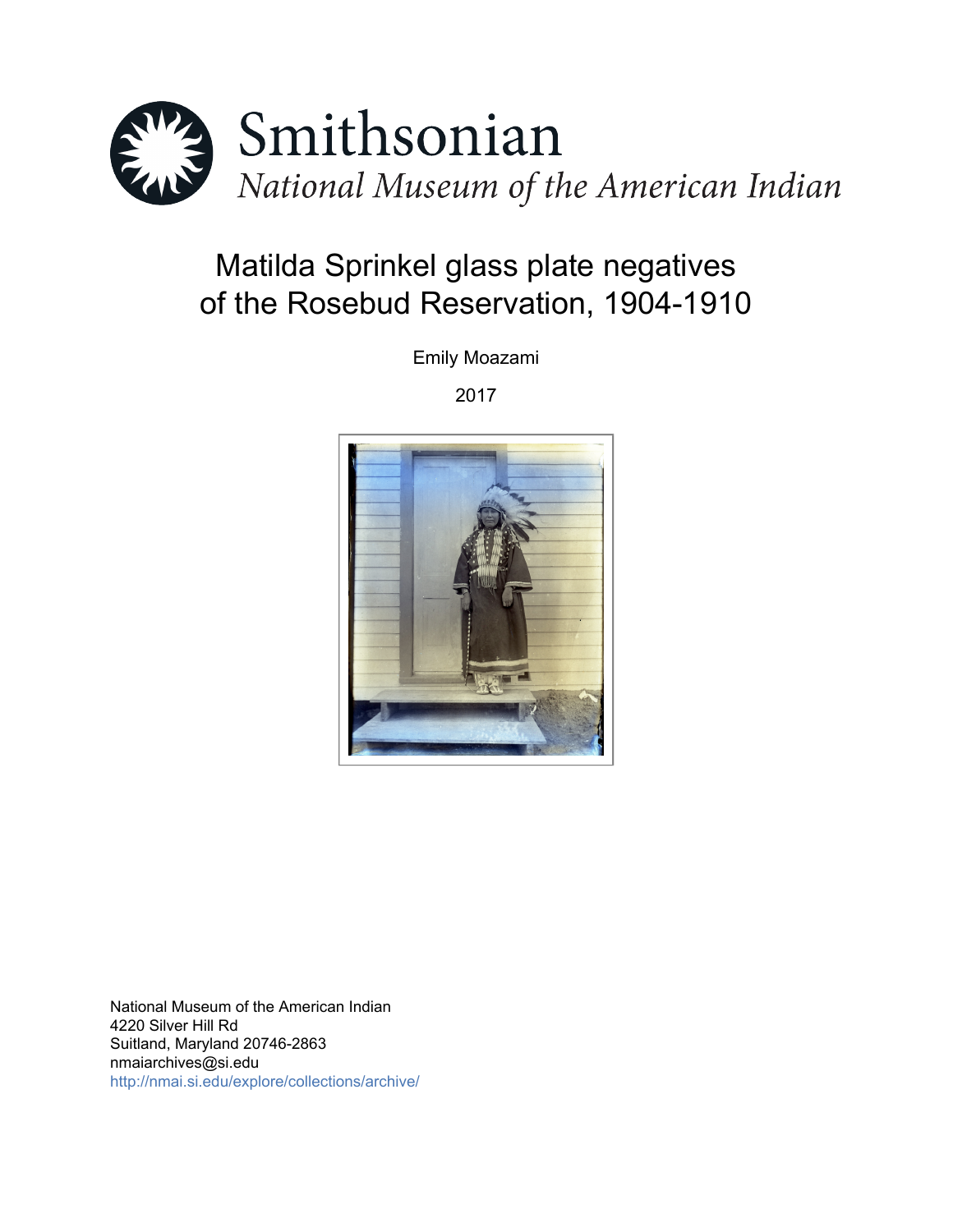## **Table of Contents**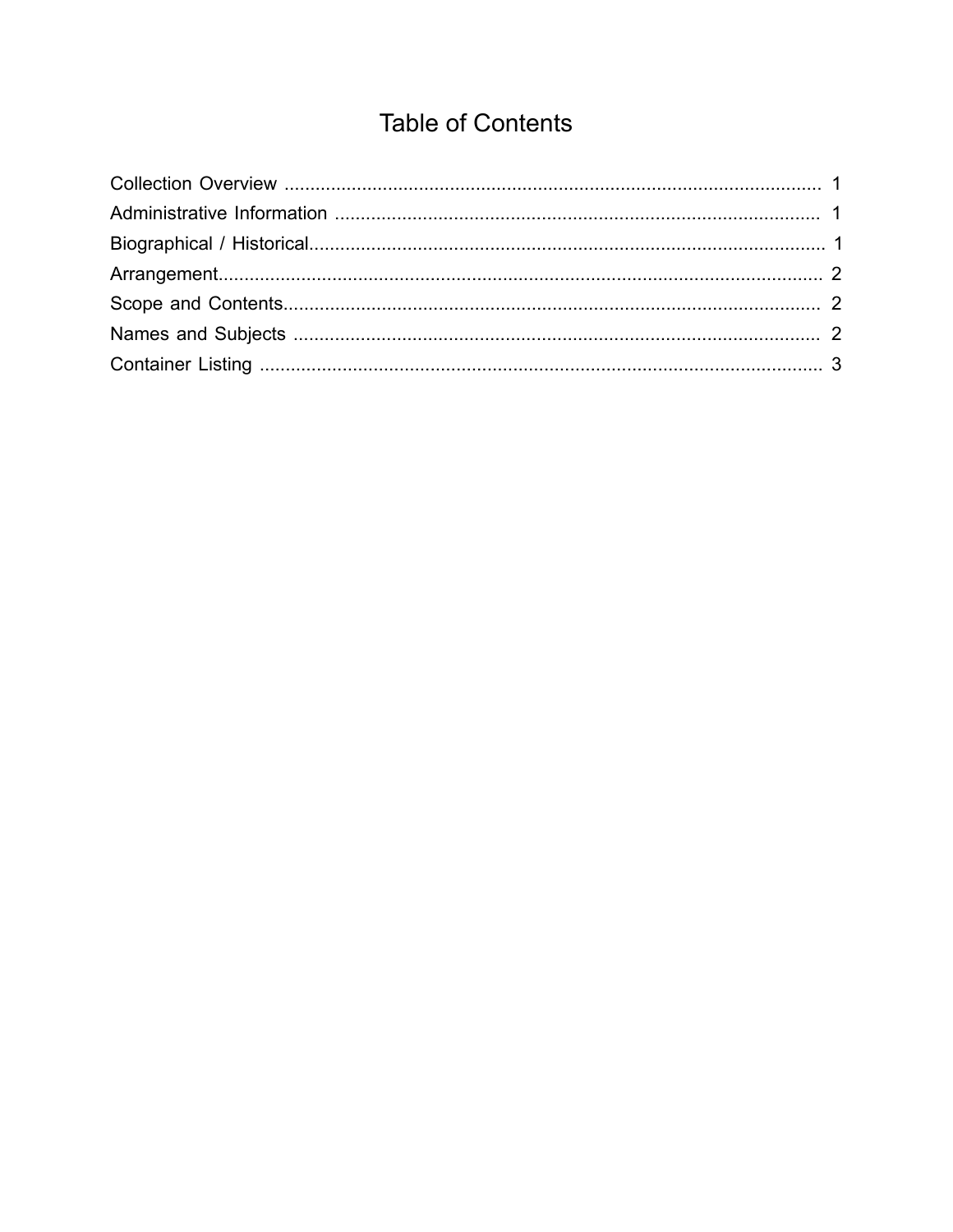| Title:<br>Matilda Sprinkel glass plate negatives of the Rosebud Reservation<br>Date:<br>1904-1910<br>Identifier:<br>NMALAC.083<br>Creator:<br>Sprinkel, Matilda Inez Murphy (Photographer)<br>Extent:<br>11 Glass plate negatives (4x5 in.)<br>English.<br>Language:<br><b>Container:</b><br>Box 1 | <b>Repository:</b> | National Museum of the American Indian |  |  |
|----------------------------------------------------------------------------------------------------------------------------------------------------------------------------------------------------------------------------------------------------------------------------------------------------|--------------------|----------------------------------------|--|--|
|                                                                                                                                                                                                                                                                                                    |                    |                                        |  |  |
|                                                                                                                                                                                                                                                                                                    |                    |                                        |  |  |
|                                                                                                                                                                                                                                                                                                    |                    |                                        |  |  |
|                                                                                                                                                                                                                                                                                                    |                    |                                        |  |  |
|                                                                                                                                                                                                                                                                                                    |                    |                                        |  |  |
|                                                                                                                                                                                                                                                                                                    |                    |                                        |  |  |
|                                                                                                                                                                                                                                                                                                    |                    |                                        |  |  |

## <span id="page-2-0"></span>**Collection Overview**

## <span id="page-2-1"></span>**Administrative Information**

#### Acquisition Information

Donated by Murphy Sprinkel and Mary Jane Stout, 2016.

#### Processing Information

Processed by Emily Moazami, Assistant Head Archivist in 2017.

#### Preferred Citation

Identification of specific item; Date (if known); Matilda Sprinkel glass plate negatives of the Rosebud Reservation, Box and Folder Number; National Museum of the American Indian Archive Center, Smithsonian Institution.

#### **Restrictions**

Access to NMAI Archive Center collections is by appointment only, Monday - Friday, 9:30 am - 4:30 pm. Please contact the archives to make an appointment (phone: 301-238-1400, email: nmaiarchives@si.edu).

#### Conditions Governing Use

Single photocopies may be made for research purposes. Permission to publish or broadcast materials from the collection must be requested from National Museum of the American Indian Archive Center. Please submit a written request to nmaiarchives@si.edu.

### <span id="page-2-2"></span>**Biographical / Historical**

Matilda Inez Murphy Sprinkel was born in Ligonier, PA in 1880. She married Frederick Kemper Sprinkel (1877-1936) on September 26, 1906. The couple operated a trading post on the Rosebud Reservation in South Dakota and were possibly Indian Agents as well. They had several children including Margaret Paulina Sprinkel (1908-2006), Frederick Kemper Sprinkel, Jr. (1910-1998), and Rose Hume Sprinkel Rosse (1914-1992). Matilda Inez died in Richmond, VA in 1966.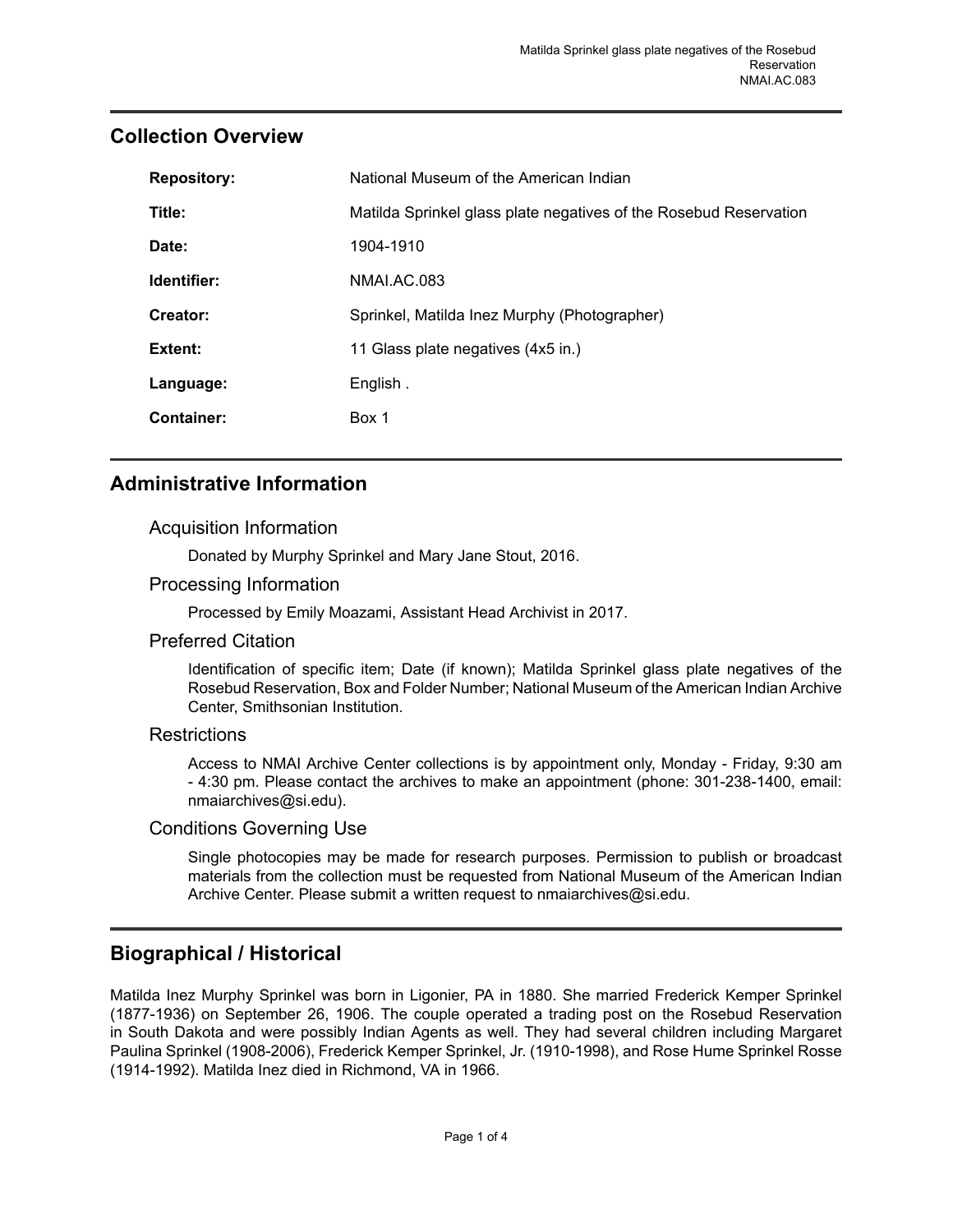## <span id="page-3-1"></span>**Scope and Contents**

This collection contains 11 glass plate negatives photographed by Matilda Inez Murphy Sprinkel, circa 1904-1910. Sprinkel and her husband Frederick Kemper Sprinkel were trading post operators and possibly Indian Agents on the Rosebud Reservation when she shot these photographs. It is possible that some of the photographs may have been shot by Frederick as well.

The bulk of the photographs are portraits of individuals probably from the Sicangu Lakota (Brulé Sioux) community and include 2 photos of Chief Red Fish; an outdoor photo of Charging Elk and Broken Legs, with one of them wearing an Indian police badge; a photo of Big Face holding a rifle; 2 photos of Chief Bear Heels; an outdoor portrait possibly of Bear Heels' wife; and 2 unidentified Lakota women. There are also 2 baby photos of the Sprinkels' first child Margaret Paulina Sprinkel (1908-2006).

The backgrounds on several of the glass plate negatives have been masked out with red paint either by Matilda Sprinkel, or perhaps by her daughter Margaret who worked as a photograph retoucher. Notes such as names and locations were also etched in the emulsion on several glass plates presumably by Matilda.

### <span id="page-3-0"></span>**Arrangement**

The materials in this collection are organized in 1 box.

## <span id="page-3-2"></span>Names and Subject Terms

This collection is indexed in the online catalog of the Smithsonian Institution under the following terms:

Subjects:

Indians of North America -- South Dakota Sicangu Lakota (Brulé Sioux)

Cultures:

Sicangu Lakota (Brulé Sioux)

Types of Materials:

Glass negatives

Names:

Bear Heels, Chief Big Face Charging Elk Red Fish, Chief Sprinkel, Margaret Paulina

#### Places:

Rosebud Indian Reservation (S.D.)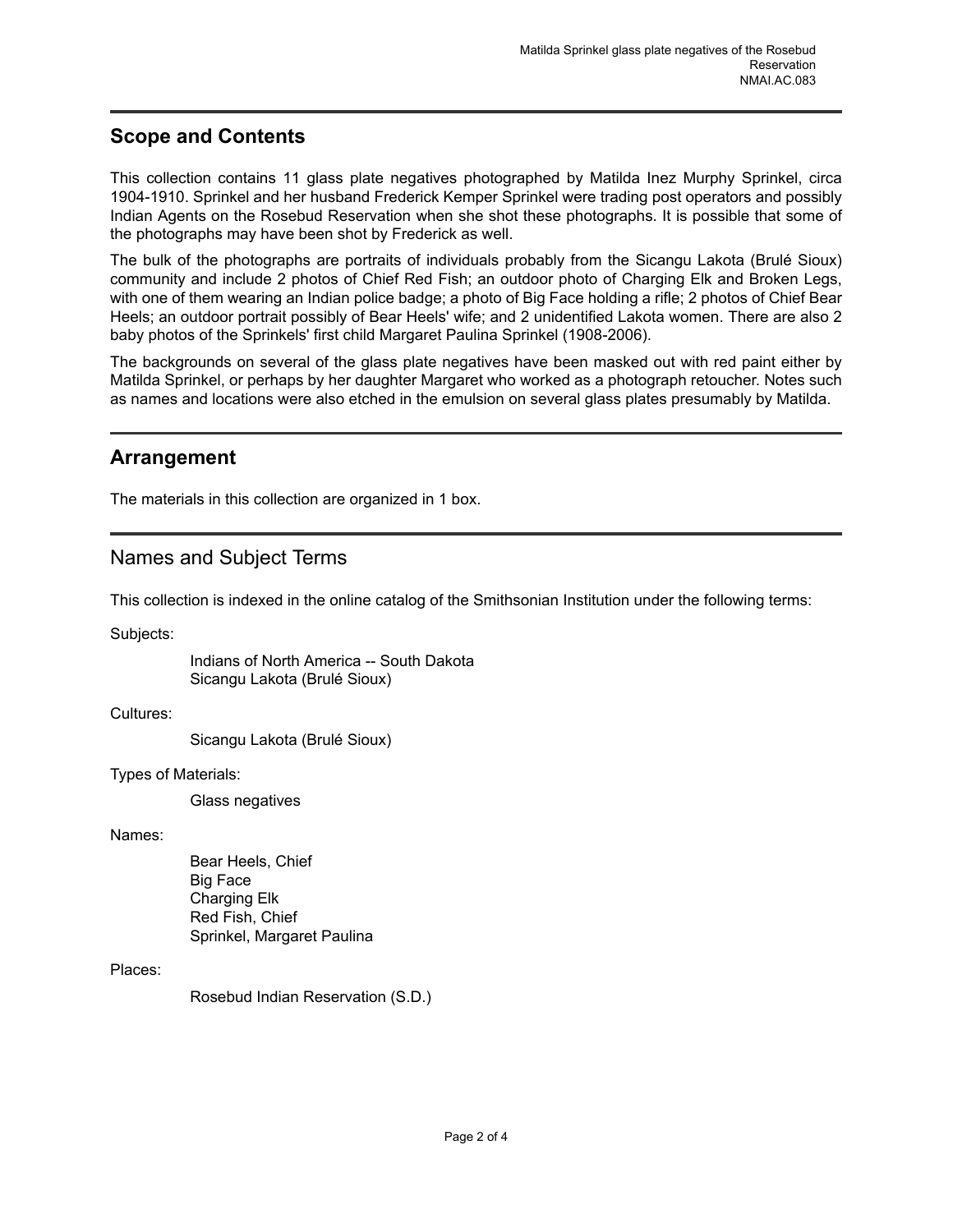## <span id="page-4-0"></span>**Container Listing**

| Box 1 | 1 Glass plate negative<br>Notes:             | Chief Bear Heels, circa 1904-1910<br>Glass plate negative depicting an indoor portrait of Chief Bear<br>Heels [Sicangu Lakota (Brulé Sioux)]. The photograph has<br>been masked, creating a highlighted outline around around the<br>sitter. This photograph was shot on the Rosebud Reservation<br>in South Dakota, circa 1904-1910.                                                                                   |
|-------|----------------------------------------------|-------------------------------------------------------------------------------------------------------------------------------------------------------------------------------------------------------------------------------------------------------------------------------------------------------------------------------------------------------------------------------------------------------------------------|
|       | Culture:                                     | Sicangu Lakota (Brulé Sioux)                                                                                                                                                                                                                                                                                                                                                                                            |
| Box 1 | 1 Glass plate negative<br>Notes:<br>Culture: | Chief Bear Heels, circa 1904-1910<br>Glass plate negative depicting an outdoor portrait of Chief<br>Bear Heels [Sicangu Lakota (Brulé Sioux)]. Chief Bear Heels<br>is wearing traditional clothing including a feather headdress.<br>This photograph was shot on the Rosebud Reservation in South<br>Dakota, circa 1904-1910.<br>Sicangu Lakota (Brulé Sioux)                                                           |
| Box 1 |                                              | Possibly Chief Bear Heels' wife, circa 1904-1910                                                                                                                                                                                                                                                                                                                                                                        |
|       | 1 Glass plate negative<br>Notes:             | Glass plate negative depicting a woman, possibly Chief<br>Bear Heels' wife [Sicangu Lakota (Brulé Sioux)]. She is<br>standing outside a building, wearing an elk tooth dress and a<br>feather headdress. This photograph was shot on the Rosebud<br>Reservation in South Dakota, circa 1904-1910.                                                                                                                       |
|       | Culture:                                     | Sicangu Lakota (Brulé Sioux)                                                                                                                                                                                                                                                                                                                                                                                            |
| Box 1 | 1 Glass plate negative<br>Notes:<br>Culture: | Chief Red Fish, circa 1904-1910<br>Glass plate negative depicting an indoor portrait of Chief Red<br>Fish [Sicangu Lakota (Brulé Sioux)]. He is wearing a feather<br>headdresss and beaded hide shirt. The photograph has been<br>masked, creating a highlighted outline around the sitter. This<br>photograph was shot on the Rosebud Reservation in South<br>Dakota, circa 1904-1910.<br>Sicangu Lakota (Brulé Sioux) |
| Box 1 | 1 Glass plate negative<br>Notes:<br>Culture: | Chief Red Fish, circa 1904-1910<br>Glass plate negative depicting an indoor portrait of Chief Red<br>Fish [Sicangu Lakota (Brulé Sioux)] standing in profile. He is<br>wearing a feather headdresss and beaded hide shirt. This<br>photograph was shot on the Rosebud Reservation in South<br>Dakota, circa 1904-1910.<br>Sicangu Lakota (Brulé Sioux)                                                                  |
| Box 1 |                                              | Charging Elk and Broken Legs, 1908                                                                                                                                                                                                                                                                                                                                                                                      |
|       |                                              |                                                                                                                                                                                                                                                                                                                                                                                                                         |

1 Glass plate negative